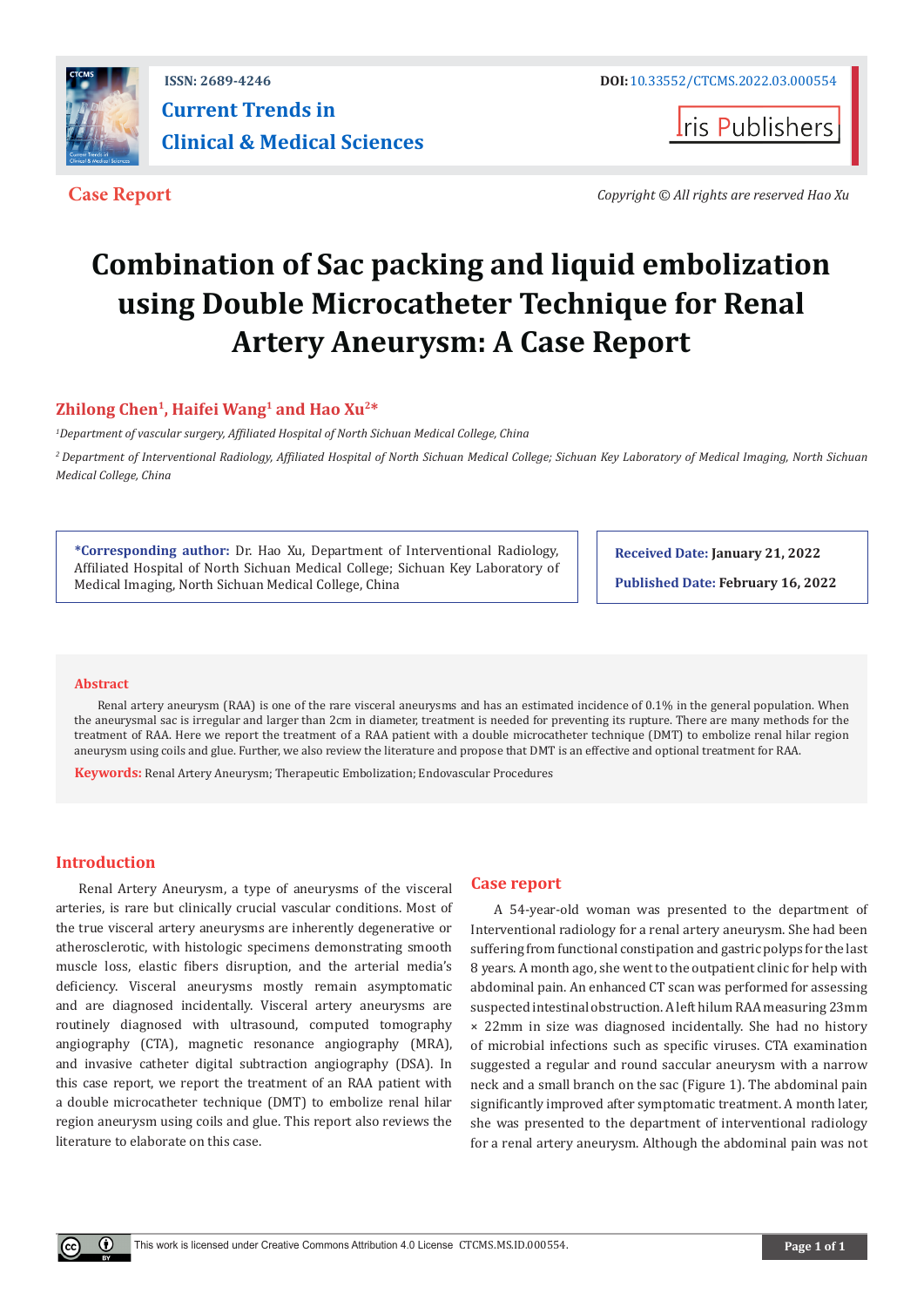evidently related to the aneurysm and that there was no possibility of aneurysm rupture. However, the patient was under considerable psychological pressure and was worried about the aneurysm rupture therefore, demanded further treatment. The patient was subjected to, endovascular embolization after the multidisciplinary discussion and assessment (Figure 2).



**Figure 1.**



#### **Figure 2.**

Given the small branch of the aneurysm, occlusion of the branch was not expected to cause massive infarction of the renal cortex as seen later on the follow-up of 3 months after CT (Figure 3) and

serologic renal function index (Table 1). The double microcatheter technique was used for endovascular embolization after obtaining the written informed consent.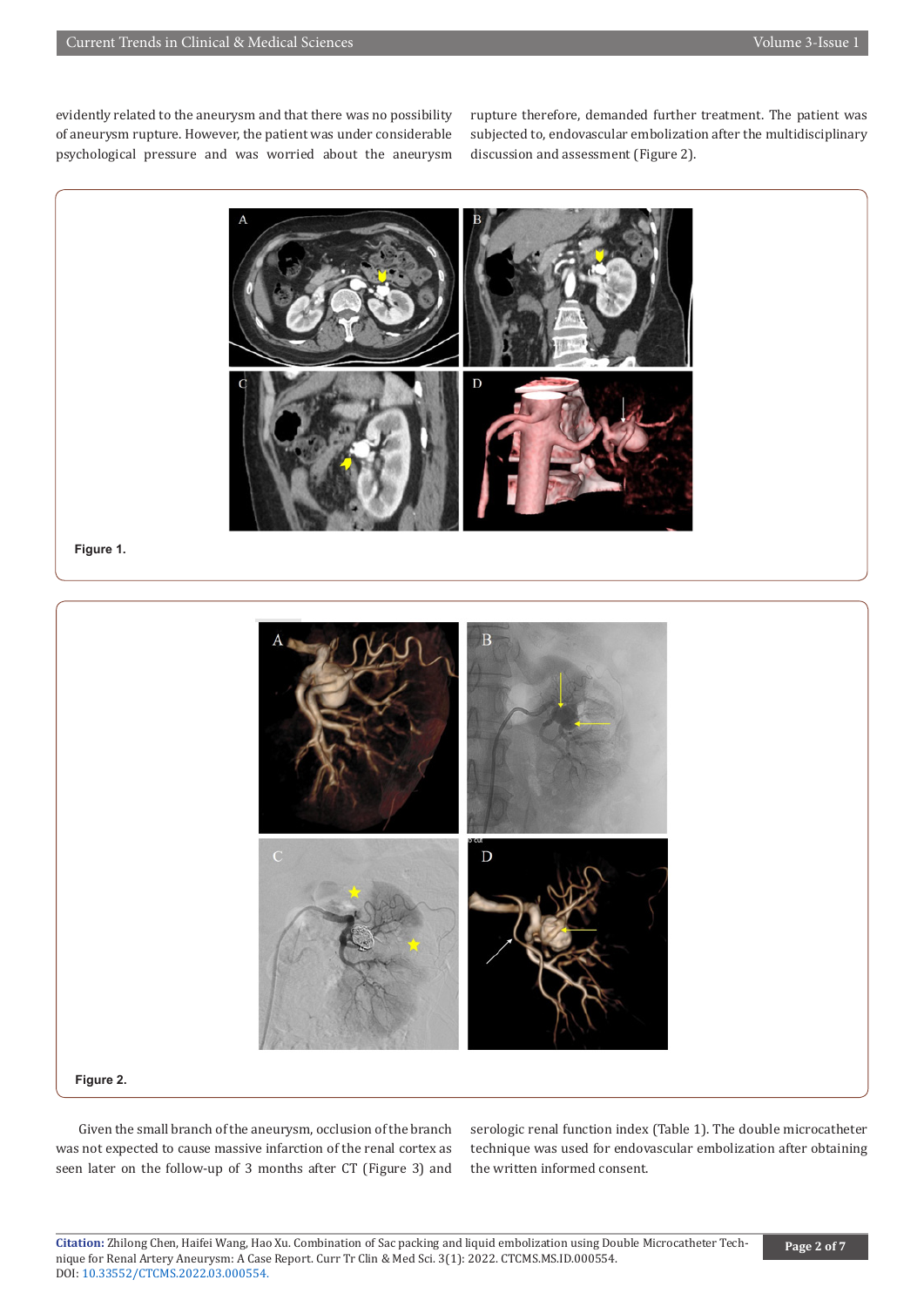

RDC (Cordis VISTA BRITE TIP) guiding catheter was placed in the main left renal artery for conventional DSA and 3D-DSA. Volume Render (VR) was then performed to formulate the protocol for the next treatment. Two microcatheters, one placed at 10 o'clock and the other at 5 o'clock, were then implanted within the aneurysmal sac using the coaxial catheter technique. First, embolization was performed simultaneously with the sac packing technique through the double microcatheter using two detachable coil embolization systems (Interlock Fibered IDC occlusion system; 0.018 inches; Boston Scientific). After releasing the coils, a mixture of iodized oil (Lipiodol; Guerbet, Roissy, France) and n-butyl-2 cyanoacrylate (Glubran 2®, GEM, Viareggio, Italy) in a 3:1 ratio (33% concentration) was embolized via the 5 o'clock microcatheter. After satisfactory embolization and filling the sac with liquid embolization agent, the glue injection was stopped and the microcatheter at 5 o'clock was pulled out. This was followed by slowly injecting an emulsion of glue and iodized oil through the microcatheter at 10 o'clock. When the liquid embolization material was filled near the sac neck, the injection was stopped and the microcatheter was pulled out 50 seconds later. Immediate angiography was performed to confirm aneurysmal sac occlusion. 3D-DSA was taken to assess the renal cortex's infarct volume. Eventually, the residual renal preservation volume was about 90% (Figure2). There were no significant fluctuations in eGFR, Serum urea, Serum creatinine, and 99mTc-DMSA before the operation, and 1 month, and 3 months after operation (Table1).

| Table 1: Pre- and post-procedural eGFR, serum parameters and 99mTc-DMSA. |  |
|--------------------------------------------------------------------------|--|
|--------------------------------------------------------------------------|--|

| <b>Parameters</b>                     | <b>Pre-Embolization</b> | <b>1-Month post Embolization</b> | 3 Months post Embolization |  |
|---------------------------------------|-------------------------|----------------------------------|----------------------------|--|
| eGFR $(mL/min/1.73 m2)$               | 80.2                    | 70.7                             | 78.8                       |  |
| Serum urea (mmol/L)                   | 6.9                     | 5.8                              | რ.5                        |  |
| Serum creatinine $(\mu \text{mol/L})$ | 93.5                    | 88.4                             | 89.9                       |  |
| $99mTc-DMSA(%)$                       | 98                      | 93                               | 89                         |  |

**Note:** eGFR: estimated glomerular filtration rate; Hb: hemoglobin; Htc: hematocrit; 99mTc-DMSA: technetium-99m dimercaptosuccinic acid.

# **Discussion**

In clinical practice and autopsies, less than 0.1% of patients with ruptured or unruptured renal aneurysms are admitted [1], however, this can be an underestimated number. The number of such patients has recently increased owing to the use of more effective diagnostic tools such as CTA and angiography [1-3]. Though CTA and enhanced CTA have been highly sensitive, specific, and accurate in the diagnosis of vascular disease [4,5], however they do not provide a complete blood supply to the renal parenchyma of the small efferent branch of the sac. DSA, especially 3D-DSA, can

provide more anatomical information for further evaluation during endovascular treatment [6]. In our center, 3D-DSA is often used as the auxiliary diagnostic tool [7].

Although renal artery aneurysm is rare, it can be life-threatening if not treated properly or intervened. The indications of RAA are still controversial [8,9]. Studies have shown that a RAA with a diameter of larger than 2cm is the critical value for intervention [8]. The detection of its size or whether there is a rupture trend seems to be a time-consuming process. Aneurysm morphology is an essential factor for immediate intervention, but the patient's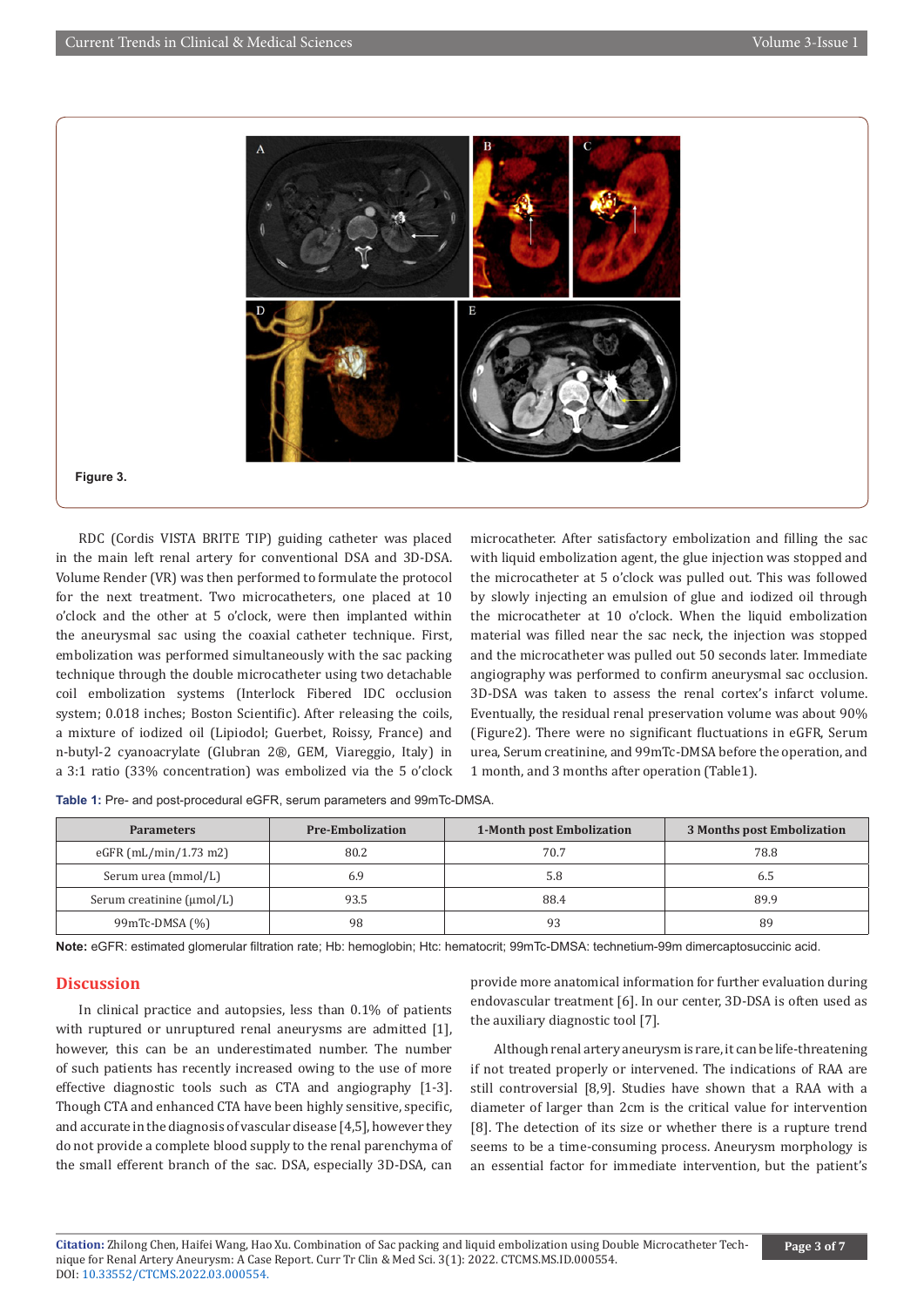age, blood pressure, blood glucose, and childbearing age still need to be considered comprehensively [1,9-12]. RAA-related mortality may be low in the general population, however, it can be higher in emergencies, such as a sudden increase in abdominal pressure [10]. Furthermore, renal aneurysms with functional renal artery stenosis may be at higher risk [1,3,13]. However, aneurysms of any size can be treated therapeutically in cases the patients know about aneurysm in the body and they are under apsychological burden [14,15].

Various treatment modalities are currently employed for aneurysms. Aneurysm clipping, aneurysmal parent artery resection, angioplasty, and bypass grafting are the most classical treatment

modalities with high success rates and low complications [16-20]. A review of the literature over the last 4 years shows that renal aneurysms are increasingly treated with endovascular techniques [11,21-39] (Table 2). The techniques used in endovascular therapy are varied, including endovascular coiling, remodeling techniques (such as balloon- and stent-assisted coiling), covered stent implantation, and flow diverter [8, 21,40-45]. This patient had a tortuous course of the aneurysm parent artery, and peritoneal stenting was difficult and more costly. The aneurysmal neck was narrow and the branch of the aneurysmal sac was delicate, making it unsuitable to use remodeling techniques and flow diverter. Thus, Sac packing was the best treatment option for this patient.

| Author, year                                  | Sample size (n) | Age, Sex   | <b>Aneurysm location</b>                                               | <b>Etiology</b>                                                        | <b>Treatment</b>                                                                               | <b>Outcomes</b>                           |
|-----------------------------------------------|-----------------|------------|------------------------------------------------------------------------|------------------------------------------------------------------------|------------------------------------------------------------------------------------------------|-------------------------------------------|
| Rodriguez<br>Rapale VA, et al.<br>$[21]$      | 3               | 61, Male   | Right Hilar Renal<br>Artery                                            | NA                                                                     | Coil embolization and covered<br>stent                                                         | Renal preser-<br>vation 75%-<br>80%       |
|                                               |                 | 61, Male   | Right                                                                  | NA                                                                     | Coil embolization and covered<br>stent                                                         | Renal preser-<br>vation 65-70%            |
|                                               |                 | 65, Male   | Right                                                                  | <b>NA</b>                                                              | Coil embolization and covered<br>stent                                                         | Renal preser-<br>vation 90%               |
| Zhang B, et al.<br>$[22]$                     | $\mathbf{1}$    | 23, Female | left anterior superi-<br>or segmental artery                           | Neurofibromatosis<br>type $1(NF-1)$                                    | Coil embolization                                                                              | Uneventful<br>recovery                    |
| Hongsakul K, et<br>al. [23]                   | $\mathbf{1}$    | 64, Female | left upper polar<br>renal artery                                       | RAA and AVF                                                            | Embolization using Coil, NBCA<br>and Plug                                                      | Uneventful<br>recovery                    |
| Alexandria M<br>Hertz, et al. [24]            | $\mathbf{1}$    | 56, Male   | left                                                                   | Malignant Solitary<br>Fibrous Tumor of<br>the Renal Vein               | Coil embolization and rad-<br>ical nephrectomy DOI:<br>10.1177/1066896918787650                | Uneventful<br>recovery                    |
| Yub Raj Sedhai,<br>et al. [25]                | $\mathbf{1}$    | 55, Male   | Posterior superior<br>segmental branch<br>of the right renal<br>artery | End-stage renal<br>disease (ESRD)                                      | Coil embolization                                                                              | Uneventful<br>recovery                    |
| Kallie Roberts,<br>et al. $[26]$              | $\mathbf{1}$    | 44, Female | left accessory renal<br>artery                                         | neurofibromatosis<br>type $1(NF1)$                                     | Coil embolization                                                                              | 30% area of<br>renal cortical<br>ischemia |
| Zhenjiang Li, et<br>al. [27]                  | $\mathbf{1}$    | 31, Female | a transplant renal<br>artery after trans-<br>plantation                | renal transplanta-<br>tion                                             | Noncovered Stent-Assisted Coil<br>Embolization                                                 | Uneventful<br>recovery                    |
| Konstantinos<br>Tigkiropoulos,<br>et al. [28] | $\mathbf{1}$    | 60, Female | left renal artery<br>aneurysm                                          | left renal artery<br>aneurysm+AVF                                      | Covered stent                                                                                  | Uneventful<br>recovery                    |
| Yosuke Igarashi,<br>et al. [29]               | $\mathbf{1}$    | 48, Female | Left and Right renal<br>artery aneurysm.                               | Multiple visceral<br>artery aneurysms                                  | Hybrid Surgery (aneurysm clips<br>and Coil Embolization)                                       | Uneventful<br>recovery                    |
| Evaldo Favi, et<br>al. [11]                   | $\mathbf{1}$    | 41, Female | Left                                                                   | Second trimester<br>$(21-Week)/Rup-$<br>tured renal artery<br>aneurysm | hand-assisted retroperitone-<br>oscopic nephrectomy, ex-vivo<br>repair and autotransplantation | Uneventful<br>recovery                    |
| Alexander Ivan-<br>daev, et al. [30]          | $\mathbf{1}$    | 36, Female | left upper pole renal<br>artery                                        | Left renal artery<br>aneurysm+AVF                                      | ex vivo technique Coil emboli-<br>zation                                                       | Uneventful<br>recovery                    |
| Jian-Zhong<br>Zhang, et al.<br>$[31]$         | $\mathbf{1}$    | 40, Female | Left RAA                                                               | Elusive etiology                                                       | Covered stent and salvage embo-<br>lization with coils and thrombin                            | Uneventful<br>recovery                    |
| Minoru Yabuta,<br>et al. [32]                 | $\mathbf{1}$    | 26, Female | Left                                                                   | Generalized lym-<br>phatic anomaly<br>(GLA)                            | Coil embolization                                                                              | Uneventful<br>recovery                    |

**Table2:** Literature review of Renal Artery Aneurysm.

**Citation:** Zhilong Chen, Haifei Wang, Hao Xu. Combination of Sac packing and liquid embolization using Double Microcatheter Technique for Renal Artery Aneurysm: A Case Report. Curr Tr Clin & Med Sci. 3(1): 2022. CTCMS.MS.ID.000554. DOI: [10.33552/CTCMS.2022.03.000554.](http://dx.doi.org/10.33552/CTCSE.2022.03.000554)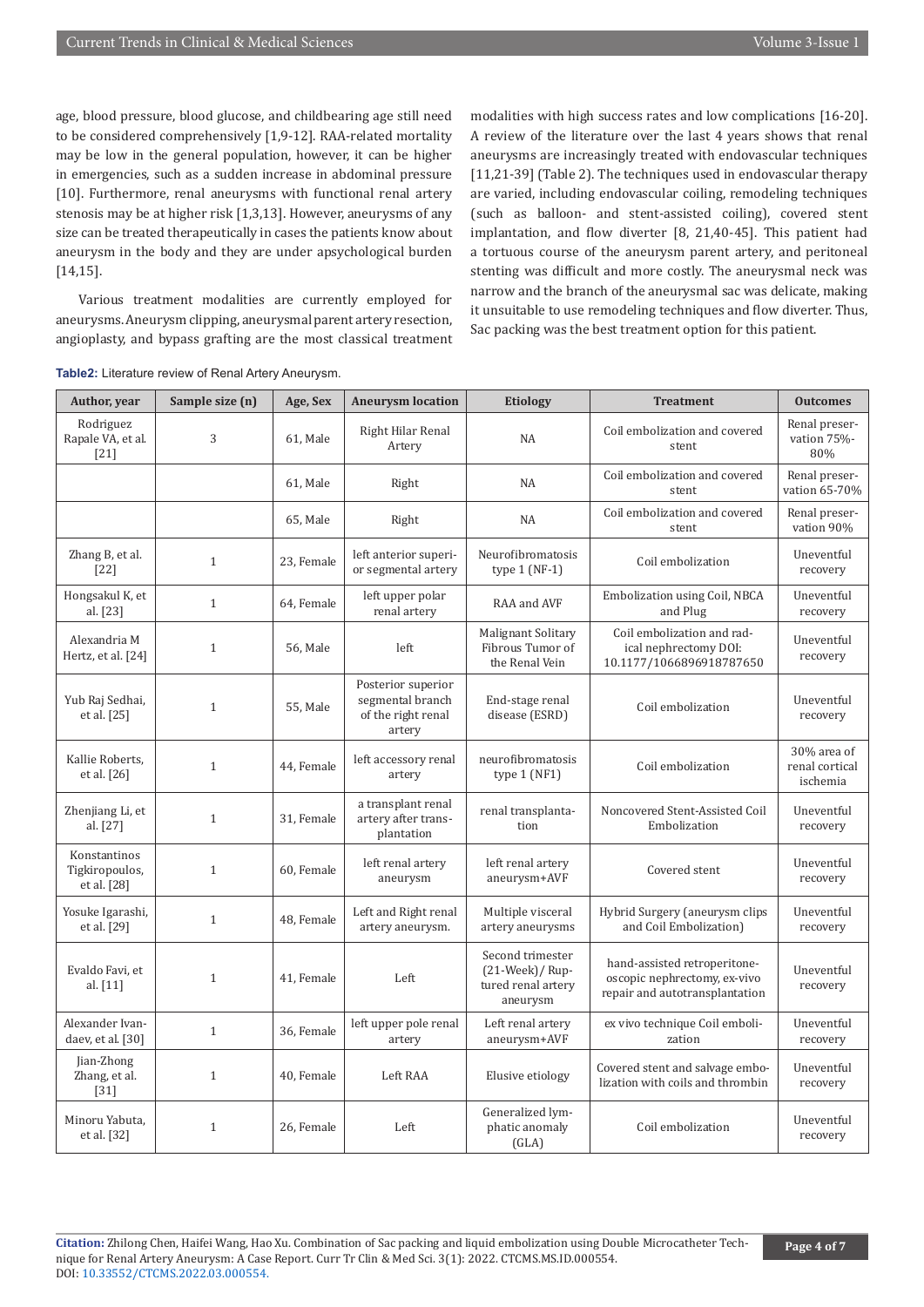| Antony Aziz, et<br>al. [33]                     | $\mathbf{1}$   | 21, Female | lower pole segmen-<br>tal renal artery. | NA                                                               | Embolization using Coil, NBCA<br>and Plug                                                                                                                                                          | Uneventful<br>recovery                                   |
|-------------------------------------------------|----------------|------------|-----------------------------------------|------------------------------------------------------------------|----------------------------------------------------------------------------------------------------------------------------------------------------------------------------------------------------|----------------------------------------------------------|
| Piotr Skoniec-<br>zny, et al. $[34]$            | $\mathbf{1}$   | 50, Male   | Right                                   | Granulomatosis with<br>polyangiitis (GPA)                        | Coil embolization                                                                                                                                                                                  | Died due to<br>septic shock                              |
| Naiem Nassiri.<br>et al. [35]                   | $\mathbf{1}$   | 52. Female | Left                                    | <b>NA</b>                                                        | Self-expanding stent-assisted<br>detachable platinum microcoil<br>embolization.                                                                                                                    | Minimal<br>parenchymal<br>loss /Unevent-<br>ful recovery |
| Umberto Mar-<br>cello Bracale, et<br>al. $[36]$ | 3              | 64, Male   | Left                                    | Hypertension,<br>chronic obstructive<br>pulmonary disease        | Stent-assisted coil embolization                                                                                                                                                                   | Uneventful<br>recovery                                   |
|                                                 |                | 79, Male   | Left                                    | Hypertension and<br>hepatitis C virus-re-<br>lated liver disease | Stent-assisted coil embolization                                                                                                                                                                   | Uneventful<br>recovery                                   |
|                                                 |                | 40, Male   | Right                                   | Cardiovascular risk<br>factor                                    | Stent-assisted coil embolization                                                                                                                                                                   | Uneventful<br>recovery                                   |
| Naoya Harada,<br>et al. [37]                    | $\mathbf{1}$   | 37, Female | Left                                    | First trimester and<br>ruptured renal<br>artery aneurysm         | Angiographic embolisation                                                                                                                                                                          | left kidney<br>was slightly<br>stained                   |
| J Sousa, et al.<br>$[38]$                       | 1              | 33, Female | Right                                   | NA                                                               | Self-expandable open-cell nitinol<br>stent and coil embolization                                                                                                                                   | Uneventful<br>recovery                                   |
| Maingard J, et<br>al. [38]                      | $\overline{2}$ | 40.Female  | Right renal artery                      | Right                                                            | Two Comaneci neck-bridging de-<br>vices deployed in a Y-configura-<br>tion with successful coil packing<br>of the aneurysm sac through<br>a third microcatheter placed<br>within the aneurysm sac. | Uneventful<br>recovery                                   |
|                                                 |                | 34, Female | Splenic artery aneu-<br>rysms           | Splenic artery aneu-<br>rysms                                    | Coil embolization assisted by<br>stent                                                                                                                                                             | Uneventful<br>recovery                                   |

Nevertheless, for bi - / trifurcation aneurysms, coil embolization alone can neither achieve dense embolization nor protect small branches [45,46]. The use of microcoils and liquid embolic agent can achieve complete occlusion and aneurysm isolation. The double microcatheter technique [47], which was first applied for the treatment of intracranial aneurysms, is less risky than surgical management in treating visceral aneurysms. Further, it is cost-effective for patients who refuse open operation and are not candidates for other endovascular techniques [48]. However, extensive experience in embolizing liquid embolic materials is required to avoid reflux misembolism [49-51]. Successful cases of percutaneous direct intra-aneurysmal injection of glue or thrombin have been reported, however, they are more appropriate for superficial aneurysms and pseudoaneurysms [52-54]. Visceral aneurysms are located deeply and are difficult and risky for percutaneous thrombin and glue injection under the influence of respiration and other factors.

Imaging plays a pivotal role in detection, follow-up of RAA, but in conventional CT, the effects of beam hardening, and photon starvation make noticeable banding artifacts around the microcoils, thus seriously affecting the observation of peri-aneurysm structures and the assessment of postoperative efficacy [55,56]. The metal artifact reduction (MAR) technique can significantly reduce the metal artifact on CTA images and accurately assess the effect of intracavitary embolization of visceral aneurysms. Therefore, MAR

has a high clinical application value for postoperative follow-up [57,58]. We adopted the MAR technique for follow-up observations for 3 months, and no signs of aneurysm remnants or recurrence were observed. Technetium Tc 99m dimercaptosuccinic acid (99mTc-DMSA) is a commonly used radiopharmaceutical and is equally reliable in calculating relative renal function [59]. The value of 99mTc-DMSA in this patient did not fluctuate significantly, indicating that our treatment strategy was effective and safe.

## **Conclusion**

In conclusion, simultaneous embolization with coil and liquid embolic material via a double microcatheter is technically safe, and effective for the treatment of RAA, however, it should be carefully selected after a thorough evaluation.

## **Ethics**

This study was approved by the Ethics Committee of the Affiliated Hospital of North Sichuan Medical College (Nanchong, China).

## **Consent for Publication**

Written informed consent for publication of anonymized case details, which included accompanying images, was obtained from the patient.

## **Disclosure**

The authors report no conflicts of interest in this work.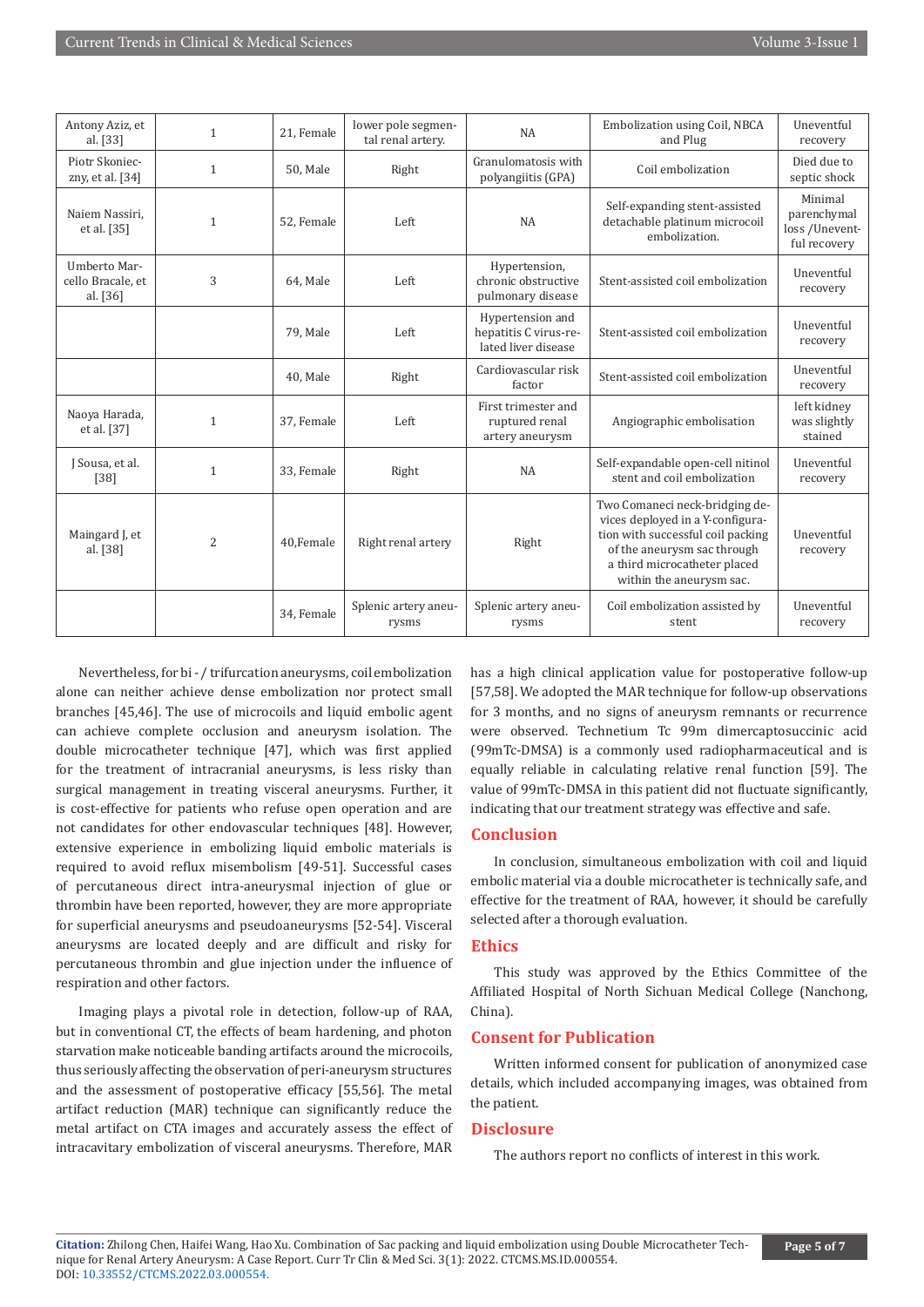## **References**

- 1. [Coleman DM and Stanley JC \(015\) Renal artery aneurysms. J Vasc Surg](https://pubmed.ncbi.nlm.nih.gov/26213273/)  [62: 779-785.](https://pubmed.ncbi.nlm.nih.gov/26213273/)
- 2. [Zhang LJ, Yang GF, Qi J, Shen W \(2007\) Renal artery aneurysm: diagnosis](https://pubmed.ncbi.nlm.nih.gov/17453495/)  [and surveillance with multidetector-row computed tomography. Acta](https://pubmed.ncbi.nlm.nih.gov/17453495/)  [Radiol 48: 274-279.](https://pubmed.ncbi.nlm.nih.gov/17453495/)
- 3. [Gonzalez J, Esteban M, Andres G, Linares E, Martinez-Salamanca JI](https://pubmed.ncbi.nlm.nih.gov/24363127/)  [\(2014\) Renal artery aneurysms. Curr Urol Rep 15: 376.](https://pubmed.ncbi.nlm.nih.gov/24363127/)
- 4. [Albert TS, Akahane M, Parienty I \(2015\) An international multicenter](https://pubmed.ncbi.nlm.nih.gov/25539255/)  [comparison of time-SLIP unenhanced MR angiography and contrast](https://pubmed.ncbi.nlm.nih.gov/25539255/)[enhanced CT angiography for assessing renal artery stenosis: the renal](https://pubmed.ncbi.nlm.nih.gov/25539255/)  [artery contrast-free trial. AJR Am J Roentgenol 204: 182-188.](https://pubmed.ncbi.nlm.nih.gov/25539255/)
- 5. [Xu H, Jing C, Zhou J \(2020\) Application of interventional embolization in](https://pubmed.ncbi.nlm.nih.gov/33178346/)  [the treatment of iatrogenic pseudoaneurysms. Exp Ther Med 20: 248.](https://pubmed.ncbi.nlm.nih.gov/33178346/)
- 6. [Uricchio M, Gupta S, Jakowenko N \(2019\) Computed Tomography](https://pubmed.ncbi.nlm.nih.gov/30661494/)  [Angiography Versus Digital Subtraction Angiography for Postclipping](https://pubmed.ncbi.nlm.nih.gov/30661494/)  [Aneurysm Obliteration Detection. Stroke 50: 381-388.](https://pubmed.ncbi.nlm.nih.gov/30661494/)
- 7. [Liao X, Xu H, Liu F \(2020\) Value of Angioembolization in the Treatment](https://pubmed.ncbi.nlm.nih.gov/32877388/)  [of Iatrogenic Renal Vascular Injury Assisted by 3-Dimensional Digital](https://pubmed.ncbi.nlm.nih.gov/32877388/)  [Subtraction Angiography. Med Sci Monit 26: e927208.](https://pubmed.ncbi.nlm.nih.gov/32877388/)
- 8. [Chaer RA, Abularrage CJ, Coleman DM \(2020\) The Society for Vascular](https://pubmed.ncbi.nlm.nih.gov/32201007/)  [Surgery clinical practice guidelines on the management of visceral](https://pubmed.ncbi.nlm.nih.gov/32201007/)  [aneurysms. J Vasc Surg 72: 3S-39S.](https://pubmed.ncbi.nlm.nih.gov/32201007/)
- 9. [Pfister K, Kasprzak P, Oikonomou K \(2018\) \[Management of Visceral](https://pubmed.ncbi.nlm.nih.gov/30357795/)  [Artery Aneurysms with Preservation of Organ Perfusion: More Than](https://pubmed.ncbi.nlm.nih.gov/30357795/)  [Twenty Years' Experience\]. Zentralbl Chir 143: 516-525.](https://pubmed.ncbi.nlm.nih.gov/30357795/)
- 10. [Li G, Sun Y, Song H and Wang Y \(2015\) Embolization of ruptured renal](https://pubmed.ncbi.nlm.nih.gov/25618494/)  [artery aneurysms. Clin Exp Nephrol 19: 901-908.](https://pubmed.ncbi.nlm.nih.gov/25618494/)
- 11. [Favi E, Cacciola R, Muthuppalaniappan VM, Thuraisingham R, Ferraresso](https://pubmed.ncbi.nlm.nih.gov/29992003/)  [M, et al. \(2018\) Multidisciplinary management of complicated bilateral](https://pubmed.ncbi.nlm.nih.gov/29992003/)  [renal artery aneurysm in a woman of childbearing age. J Surg Case Rep](https://pubmed.ncbi.nlm.nih.gov/29992003/)  2018: riv147.
- 12. [Wang TKM, Desai MY \(2020\) Optimal surveillance and treatment of](https://pubmed.ncbi.nlm.nih.gov/33229392/)  [renal and splenic artery aneurysms. Cleve Clin J Med 87: 755-758.](https://pubmed.ncbi.nlm.nih.gov/33229392/)
- 13. [Hellmund A, Meyer C, Fingerhut D, Muller SC, Merz WM, et al. \(2016\)](https://pubmed.ncbi.nlm.nih.gov/26646987/)  [Rupture of renal artery aneurysm during late pregnancy: clinical](https://pubmed.ncbi.nlm.nih.gov/26646987/)  [features and diagnosis. Arch Gynecol Obstet 293\(3\): 505-508.](https://pubmed.ncbi.nlm.nih.gov/26646987/)
- 14. [DeFrank JT, Barclay C, Sheridan S \(2015\) The psychological harms of](https://pubmed.ncbi.nlm.nih.gov/25150033/)  [screening: the evidence we have versus the evidence we need. J Gen](https://pubmed.ncbi.nlm.nih.gov/25150033/)  [Intern Med 30: 242-248.](https://pubmed.ncbi.nlm.nih.gov/25150033/)
- 15. [Gillani RL, Podraza KM, Luthra N, Origitano TC, Schneck MJ \(2016\)](https://pubmed.ncbi.nlm.nih.gov/27335713/)  [Factors Influencing the Management of Unruptured Intracranial](https://pubmed.ncbi.nlm.nih.gov/27335713/)  [Aneurysms. Cureus 8: e601.](https://pubmed.ncbi.nlm.nih.gov/27335713/)
- 16. [Augustin G, Kulis T, Kello N, Ivkovic V \(2019\) Ruptured renal artery](https://pubmed.ncbi.nlm.nih.gov/30739174/)  [aneurysm in pregnancy and puerperium: literature review of 53 cases.](https://pubmed.ncbi.nlm.nih.gov/30739174/)  [Arch Gynecol Obstet 299: 923-931.](https://pubmed.ncbi.nlm.nih.gov/30739174/)
- 17. [Shirodkar SP, Bird V, Velazquez O, Ciancio G \(2010\) Novel management](https://pubmed.ncbi.nlm.nih.gov/19958150/)  [of complicated renal artery aneurysm: laparoscopic nephrectomy and](https://pubmed.ncbi.nlm.nih.gov/19958150/)  [ex-vivo repair with heterotopic autotransplant. J Endourol 24: 35-39.](https://pubmed.ncbi.nlm.nih.gov/19958150/)
- 18. [Abreu AL, Medina LG, Chopra S \(2020\) Robotic Renal Artery Aneurysm](https://pubmed.ncbi.nlm.nih.gov/31248606/)  [Repair. Eur Urol 78: 87-96.](https://pubmed.ncbi.nlm.nih.gov/31248606/)
- 19. [Silva NA, Shao B, Sylvester MJ, Eloy JA, Gandhi CD \(2018\) Unruptured](https://pubmed.ncbi.nlm.nih.gov/29712518/)  [aneurysms in the elderly: perioperative outcomes and cost analysis of](https://pubmed.ncbi.nlm.nih.gov/29712518/)  [endovascular coiling and surgical clipping. Neurosurg Focus 44: E4.](https://pubmed.ncbi.nlm.nih.gov/29712518/)
- 20. [Laser A, Flinn WR, Benjamin ME \(2015\) Ex vivo repair of renal artery](https://pubmed.ncbi.nlm.nih.gov/26304479/)  [aneurysms. J Vasc Surg 62: 606-609.](https://pubmed.ncbi.nlm.nih.gov/26304479/)
- 21. [Rodriguez Rapale VA, Martinez Trabal JL \(2019\) Hilar Renal Artery](https://pubmed.ncbi.nlm.nih.gov/30180784/)  [Aneurysm Repair Using Coil Embolization and Covered Stent. Vasc](https://pubmed.ncbi.nlm.nih.gov/30180784/)  [Endovascular Surg 53: 82-85.](https://pubmed.ncbi.nlm.nih.gov/30180784/)
- 22. [Zhang B, Zou Y, Yang M, Niu G \(2017\) Endovascular management of renal](https://pubmed.ncbi.nlm.nih.gov/29382000/) [artery aneurysms induced by neurofibromatosis type 1: A case report.](https://pubmed.ncbi.nlm.nih.gov/29382000/) [Medicine \(Baltimore\) 96: e8858.](https://pubmed.ncbi.nlm.nih.gov/29382000/)
- 23. [Hongsakul K, Bannangkoon K, Boonsrirat U, Kritpracha B \(2018\)](https://pubmed.ncbi.nlm.nih.gov/29130854/) [Transarterial Embolization of a Renal Artery Aneurysm Concomitant](https://pubmed.ncbi.nlm.nih.gov/29130854/) [with Renal Arteriovenous Fistula. Vasc Endovascular Surg 52: 61-65.](https://pubmed.ncbi.nlm.nih.gov/29130854/)
- 24. [Hertz AM, Childers CK, Wingate JT \(2019\) Malignant Solitary Fibrous](https://pubmed.ncbi.nlm.nih.gov/29992862/) [Tumor of the Renal Vein Presenting as a Giant Renal Artery Aneurysm: A](https://pubmed.ncbi.nlm.nih.gov/29992862/) [Case Report and Review of Literature. Int J Surg Pathol 27: 72-76.](https://pubmed.ncbi.nlm.nih.gov/29992862/)
- 25. [Sedhai YR, Basnyat S, Dar T, Acharya D \(2019\) Endovascular Treatment](https://pubmed.ncbi.nlm.nih.gov/30881459/) [of Ruptured Renal Artery Aneurysm: A Case-Based Literature Review.](https://pubmed.ncbi.nlm.nih.gov/30881459/) [Case Rep Med 2019: 3738910.](https://pubmed.ncbi.nlm.nih.gov/30881459/)
- 26. [Roberts K, Fan B, Brightwell R \(2019\) Spontaneous Accessory Renal](https://pubmed.ncbi.nlm.nih.gov/30223725/) [Artery Aneurysm Rupture in a Patient With Neurofibromatosis Type 1:](https://pubmed.ncbi.nlm.nih.gov/30223725/) [A Case Report. Vasc Endovascular Surg 53: 150-153.](https://pubmed.ncbi.nlm.nih.gov/30223725/)
- 27. [Li Z, Li Y, Jing Z, Feng R \(2018\) Endovascular Treatment for a True](https://pubmed.ncbi.nlm.nih.gov/29758329/) [Aneurysm of the Transplant Renal Artery using Noncovered Stent-](https://pubmed.ncbi.nlm.nih.gov/29758329/)[Assisted Coil Embolization. Ann Vasc Surg 51: 325 e325-325 e328.](https://pubmed.ncbi.nlm.nih.gov/29758329/)
- 28. [Tigkiropoulos K, Karamanos D, Stavridis K \(2019\) Endovascular Stent](https://pubmed.ncbi.nlm.nih.gov/30287294/)[graft Repair of Combined Renal Artery Aneurysm and Arteriovenous](https://pubmed.ncbi.nlm.nih.gov/30287294/) [Fistula. Ann Vasc Surg 55: 310 e319-310 e313.](https://pubmed.ncbi.nlm.nih.gov/30287294/)
- 29. Igarashi Y, Ohki T, Maeda K, Kanaoka Y, Chono Y (2019) Hybrid Surgery for Multiple Visceral Artery Aneurysms: A Case Report. Ann Vasc Surg 60: 478 e419-478 e424.
- 30. [Ivandaev A, Askerova A, Zotikov A, Kozhanova A, Schima W, et al. \(2018\)](https://pubmed.ncbi.nlm.nih.gov/30175298/) [Successful surgical treatment with ex vivo technique in a patient with](https://pubmed.ncbi.nlm.nih.gov/30175298/) [renal artery aneurysm rupture and bilateral arteriovenous fistula. J Vasc](https://pubmed.ncbi.nlm.nih.gov/30175298/) [Surg Cases Innov Tech 4: 232-236.](https://pubmed.ncbi.nlm.nih.gov/30175298/)
- 31. [Zhang JZ, Zhang P, Wu LY \(2019\) Think twice before stent insertion for](https://pubmed.ncbi.nlm.nih.gov/31655572/) [renal artery aneurysm with elusive etiology: a case report. BMC Surg](https://pubmed.ncbi.nlm.nih.gov/31655572/) [19\(1\): 154.](https://pubmed.ncbi.nlm.nih.gov/31655572/)
- 32. Yabuta M, Nozaki T, Fukuda T, Suzuki K, Kurihara Y, et al. (2018) Generalized Lymphatic Anomaly Associated with Multiple Paraspinal Arteriovenous Malformations and Renal Artery Aneurysms. Journal of Vascular and Interventional Radiology 29: 1633-1635.e1631.
- 33. [Aziz A, Ham S \(2018\) Coil Embolization of a Renal Aneurysm Using a](https://pubmed.ncbi.nlm.nih.gov/29357753/) [Minimally Invasive Endovascular Robotic System. Vasc Endovascular](https://pubmed.ncbi.nlm.nih.gov/29357753/) [Surg 52: 207-211.](https://pubmed.ncbi.nlm.nih.gov/29357753/)
- 34. Skonieczny P, Heleniak Z, Liberek T, Bullo Piontecka B, Bascik B, et al. (2019) Life-threatening bleeding from an aneurysm in the arcuate artery of the kidney as a rare complication of granulomatosis with polyangiitis. Pol Arch Intern Med 129: 930-931.
- 35. [Nassiri N, Huntress LA \(2017\) Stent-Assisted Coil Embolization of a](https://pubmed.ncbi.nlm.nih.gov/28279720/) [Symptomatic Renal Artery Aneurysm at a Bifurcation Point. Ann Vasc](https://pubmed.ncbi.nlm.nih.gov/28279720/) [Surg 42: 299 e211-299 e214.](https://pubmed.ncbi.nlm.nih.gov/28279720/)
- 36. [Bracale UM, Narese D, Ficarelli I \(2017\) Stent-assisted detachable coil](https://pubmed.ncbi.nlm.nih.gov/27854201/) [embolization of wide-necked renal artery aneurysms. Diagn Interv](https://pubmed.ncbi.nlm.nih.gov/27854201/) [Radiol 23: 77-80.](https://pubmed.ncbi.nlm.nih.gov/27854201/)
- 37. [Harada N, Hashimoto A, Okajima E \(2017\) Angiographic embolisation](https://pubmed.ncbi.nlm.nih.gov/11770586/) [of a ruptured renal artery aneurysm in a primigravida during the first](https://pubmed.ncbi.nlm.nih.gov/11770586/) [trimester. J Obstet Gynaecol 37: 254-256.](https://pubmed.ncbi.nlm.nih.gov/11770586/)
- 38. [Sousa J, Mansilha A \(2017\) Endovascular Treatment of Symptomatic](https://pubmed.ncbi.nlm.nih.gov/21741856/) [Renal Artery Aneurysm with Hostile Anatomy. Eur J Vasc Endovasc Surg](https://pubmed.ncbi.nlm.nih.gov/21741856/) [53: 843.](https://pubmed.ncbi.nlm.nih.gov/21741856/)
- 39. [Maingard J, Kok HK, Phelan E \(2017\) Endovascular Treatment of Wide-](https://pubmed.ncbi.nlm.nih.gov/28664233/)[Necked Visceral Artery Aneurysms Using the Neurovascular Comaneci](https://pubmed.ncbi.nlm.nih.gov/28664233/) [Neck-Bridging Device: A Technical Report. Cardiovasc Intervent Radiol](https://pubmed.ncbi.nlm.nih.gov/28664233/) [40: 1784-1791.](https://pubmed.ncbi.nlm.nih.gov/28664233/)
- 40. [Eldem G, Erdogan E, Peynircioglu B, Arat A, Balkanci F \(2019\)](https://pubmed.ncbi.nlm.nih.gov/30272561/) [Endovascular treatment of true renal artery aneurysms: a single center](https://pubmed.ncbi.nlm.nih.gov/30272561/) [experience. Diagn Interv Radiol 25: 62-70.](https://pubmed.ncbi.nlm.nih.gov/30272561/)